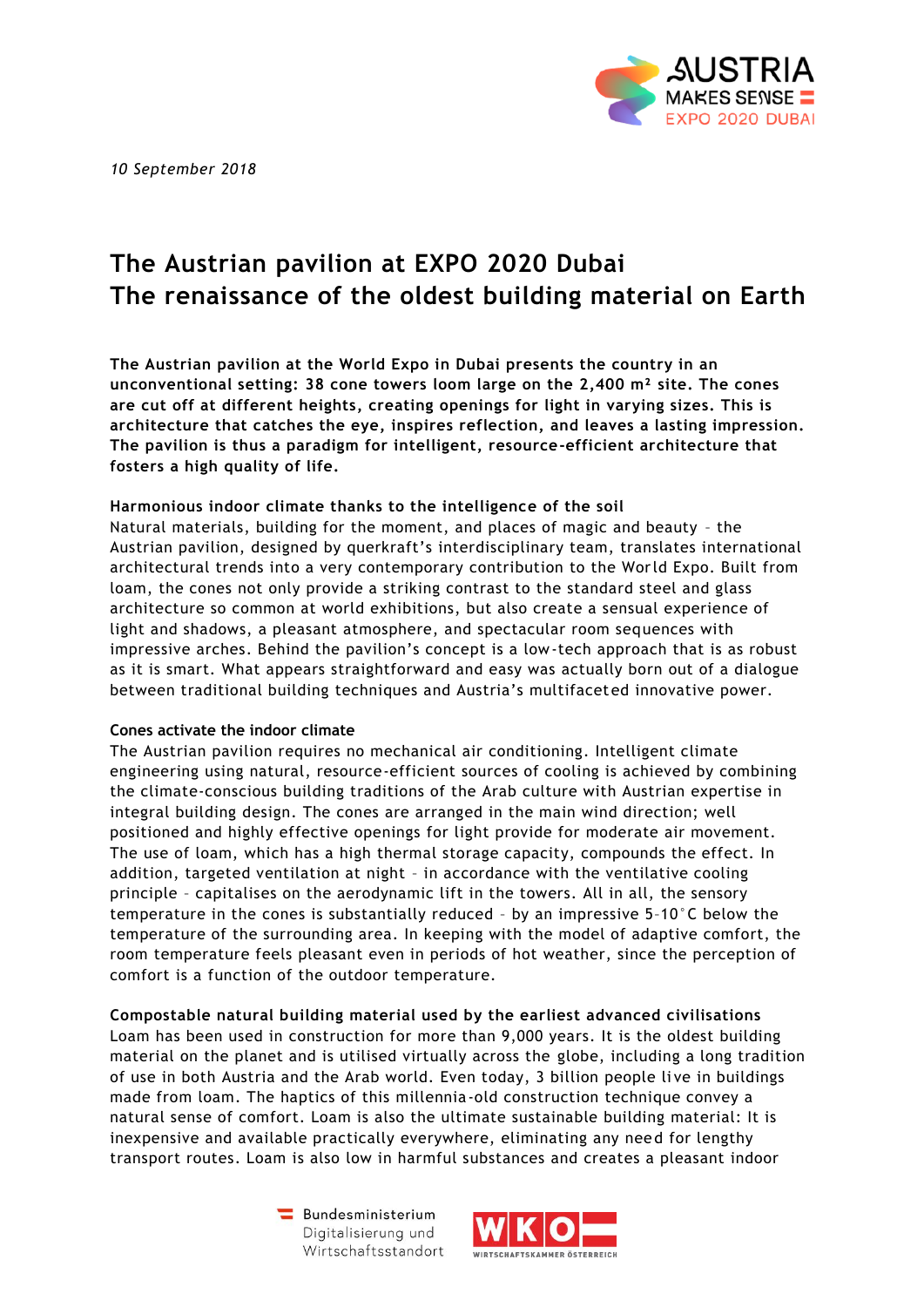climate. In the spirit of compostable architecture, loam returns to nature at the end of a building's service life.

## **Austria's contribution: Austria makes sense An interactive voyage of discovery for all senses**

The exterior of the pavilion consists of some 38 interlaced cones. They are all the same size and are cut straight at different heights. These towers are built on a waterproof reinforced concrete base. The interior of the Austrian pav ilion features content that has been designed to reflect a highly holistic approach. Even the waiting area was incorporated into the realisation team's plan: A canopy over the forecourt offers shade, and unexpected questions on the façade pique curiosity – making waiting times more enjoyable.

Visitors experience the motto of the Austrian Pavilion "Austria makes sense" in different ways. In the pavilion, visitors embark on an inspiring journey of experience for all the senses. This sensual and emotional experience is supported by digital technology from Austria. And also in terms of the holistic concept, the pavilion makes sense through its smart, sustainable architecture and the innovative projects and products that demonstrate Austria's economic competence.

The iLab, which stands for innovation, inspiration, information and interaction, will be particularly exciting. In this separate exhibition area, groundbreaking initiatives and inspiring solutions from Austrian companies and research institutions will be presented in turn.

A shady courtyard with water and plants also forms an integral part of the tour. The courtyard further contributes to the pavilion's comfortable atmosphere and provides an oasis of contemplation and tranquillity that encourages visitors to linger. A separate VIP area is also available for Austrian delegations and events, enabling guests, partners, and stakeholders to exchange ideas in a relaxed atmosphere.